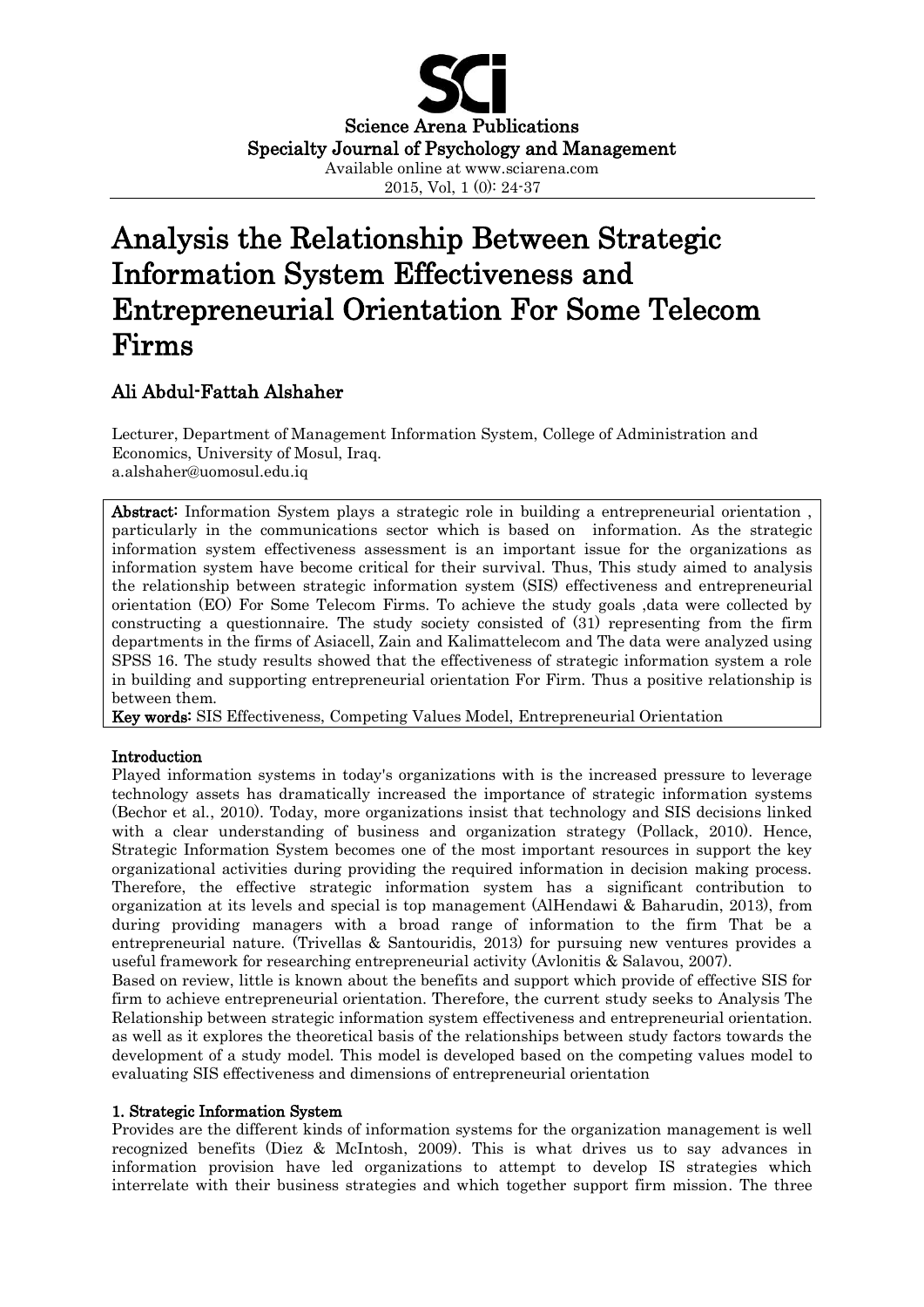types of information systems, which are financial systems, operational systems and strategy systems, which use to general use in the many of organizations, may well become the strategic systems for a particular organization. Therefore, in the 80's and 90's, there has been a growing realization of the need to make SIS of strategic importance to an organization. SIS are systems that support or shape a strategy Orientation to an business unit's or its competitive strategy (Callon, 1996) (Neumann, 1994). Hence, SIS are touted throughout the academic literature as an the way to achieve the greatest benefits when the organization adopts Information Systems (Bajjaly, 1998). An SIS is characterized by its ability to give the firm strategic advantage for organization. (Hemmatfar et al, 2010). Nevertheless, the strategic information system contributes to provide of the organization with many of the major organizational activities such as automation of tasks and Entrepreneurial Orientation decision making process. Therefore, SIS a significant contribution to organization effectiveness from during SIS effectiveness (AlHendawi & Baharudim, 2013). In from during literature review of IS we found many definitions for SIS as: information system that enable is the firms to support or change firms strategic for confront to environmental changes and aid it in achieving a entrepreneurial orientation. (Hemmatfar *et al.*, 2010) (Trivellas & Santouridis, 2013). Any other words a strategic information systems enable of the organization for opportunities acquisition to integrate with their entrepreneurial orientation. (Issa-Salwe et al., 2010).Therefore, Key features of the Strategic Information Systems are the following:

- 1. Enable firms to Decision support from during integrate Information Systems with an organization's strategies.
- 2. The optimization from during the link between firm resources with their objectives.
- 3. The firm provides the data processing tools to enable them to the better use of the information to help of the acquisition of marketing opportunities.
- 4. The rapid response to users from its needs to information (Bhatia, 2007).

According to the current research suggests that the system as a strategic information system, which enables the organization to achieve entrepreneurial through strategic information provided by the system.

Regarding effectiveness of strategic information system, it could be said that the effectiveness is the degree to which [objectives](http://www.businessdictionary.com/definition/objective.html) are achieved. As The definition of effectiveness in SIS has, itself, been a topic of research and discussion. However Researchers are in agreement that SIS effectiveness focuses on the organizational effects produced by an strategic information system. Any other word The accomplishment of objectives through the information provided across SIS (Cyrus, 1991).

The following paragraphs show the importance of the effectiveness of SIS: (Cyrus, 1991) (Nayak, 2012)

- SIS will reduce the cost of operations.
- SIS will reduce or increase the growth rate in employment.
- SIS will reduce clerical work.
- SIS will improve reporting by providing more accurate and more timely reports, with less effort.
- SIS will improve or reduce productivity.
- SIS will improve decision-making, by providing more timely and more accurate information, by stimulating more interaction among decision-makers, and by providing better projections of the effects of decisions.
- SIS will alter the attitudes, activities and interactions of administrators.

In the context of Measuring the effectiveness of SIS as a type of IS is an issue that has generated debate and research among academics. But Through review of the literature of the effectiveness of IS was reached to CVM (The Competing Values Model, see in figure 1.) of the most commonly used models to measure the effectiveness of information systems (Trivellas & Santouridis, 2013) (Trivellas et al., 2006) (Cooper, 1994), so it will be in this study adopted a model CVM as a tool to measure the effectiveness of strategic information system. In addition, CVM serves as a map, an organizing mechanism, a sense-making device, a source of new ideas, learning system, and a effectiveness measurement. It has been applied by researchers and practitioners to many aspects of organizations Including measuring the effectiveness of strategic information systems. In other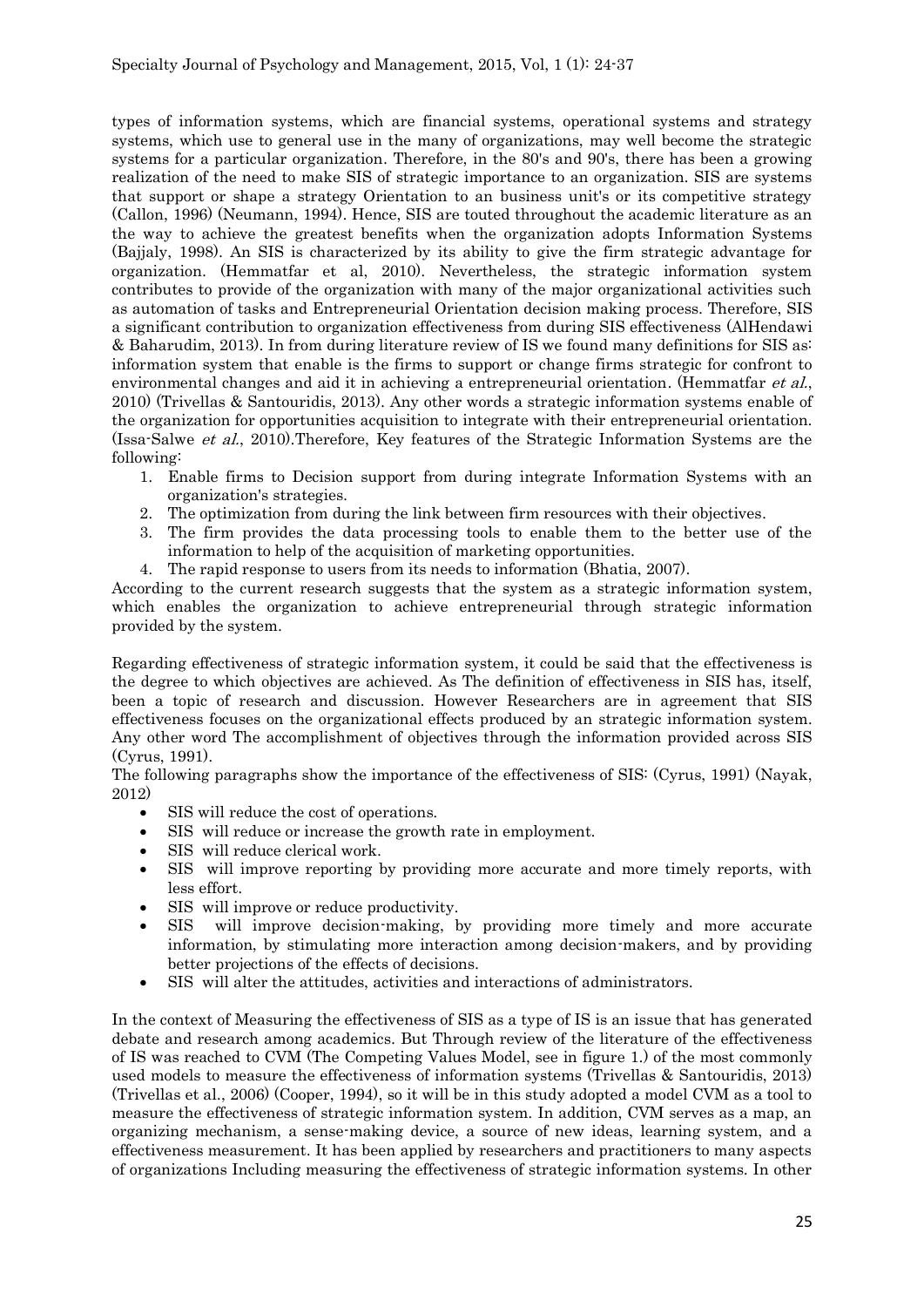words, the Model helps IT manager in improving the performance and value creation (Cameron et al., 2006). CVM emphasizes on a four axes, flexibility and change to control and order and the conflict between the internal focus and external focus. Hence, the intersection of these two dimensions is formed of four models: open system, human relations, internal process and rational (Trivellas & Santouridis, 2013). As well as, academics and IS expert, A multidimensional scaling technique was applied to derive the MIS experts perceptions mapping and to confirm the clustering of IS attributes on the following four quadrants proposed by CVM: (Trivellas & Santouridis, 2013) (Mathew, 2008) (Sanderson, 2006) (Berrio, 2003)

- Open system model: is linked with creativity, entrepreneurship, adaptability and external orientations. These processes bring innovation and creativity. People are not controlled but inspired.
- Human relations model: is characterized by flexibility, morale, teamwork and participation values. People are seen not as isolated individuals, but as cooperating members of a common social system with a common stake in what happens
- Internal process model: based on hierarchy, emphasis on measurement, documentation, information management and internal orientations. These processes bring stability and control.
- Rational goal model: is focused on organizational planning, directing, goal setting, action is taken and external orientation.

| <b>Human Relations Model</b>  | $\boldsymbol{F}$ | <b>Open Systems Model</b> |                                |  |  |  |
|-------------------------------|------------------|---------------------------|--------------------------------|--|--|--|
|                               | $\iota$          |                           |                                |  |  |  |
| Ends:                         | $\epsilon$       | Ends:                     |                                |  |  |  |
| Cohesion                      | $\chi$           |                           | Growth, resources acquisition, |  |  |  |
| Morale                        | $\dot{i}$        |                           | External support               |  |  |  |
| Means:                        | $\boldsymbol{b}$ | Means:                    |                                |  |  |  |
| Training                      | $\dot{i}$        |                           | Adaptability                   |  |  |  |
| Dev. of human resources       | l                | Readiness                 |                                |  |  |  |
|                               | $\dot{i}$        |                           | <b>External Focus</b>          |  |  |  |
|                               | t                | $\mathcal{C}$             |                                |  |  |  |
| <b>Hyternal Focus</b>         | $\mathcal{Y}$    | $\theta$                  | Ends:                          |  |  |  |
| Stability                     |                  | $\boldsymbol{n}$          | Productivity                   |  |  |  |
| Control                       |                  | t                         | Efficiency                     |  |  |  |
| Means:                        |                  | r                         | Means:                         |  |  |  |
| Information management        |                  | $\boldsymbol{\theta}$     | Planning                       |  |  |  |
| Communication                 |                  | l                         | Goal-setting                   |  |  |  |
| <b>Internal Process Model</b> |                  |                           | <b>Rational Goal Model</b>     |  |  |  |
|                               |                  |                           |                                |  |  |  |

## 2. Entrepreneurial Orientation

Entrepreneurial Orientation (EO) one important concepts in the field of entrepreneurship, to being an efficient tool for the acquisition of the progress of entrepreneurial actions and decision making across organizational contexts (Piirala, 2012). EO is a significant contributor to a firm success (Mahmood & Hanafi, 2013). The concept of entrepreneurial orientation was developed by Miller (1983), for the first time to the academic literature, even though he did not use the term entrepreneurial orientation in his initial writing (Kusumawardhani, 2013). EO is also Represents a capability that enables the company to achieve a sustainable competitive advantage as well as superior performance (Mahmood & Hanafi, 2013, 83), in addition its role in achieving innovation within that organization or venturing or renewal strategy or their key ideas to firm (Güth & Ginsberg, 1990) (Roux & Couppey, 2007). Many of firms have focused on entrepreneurial as a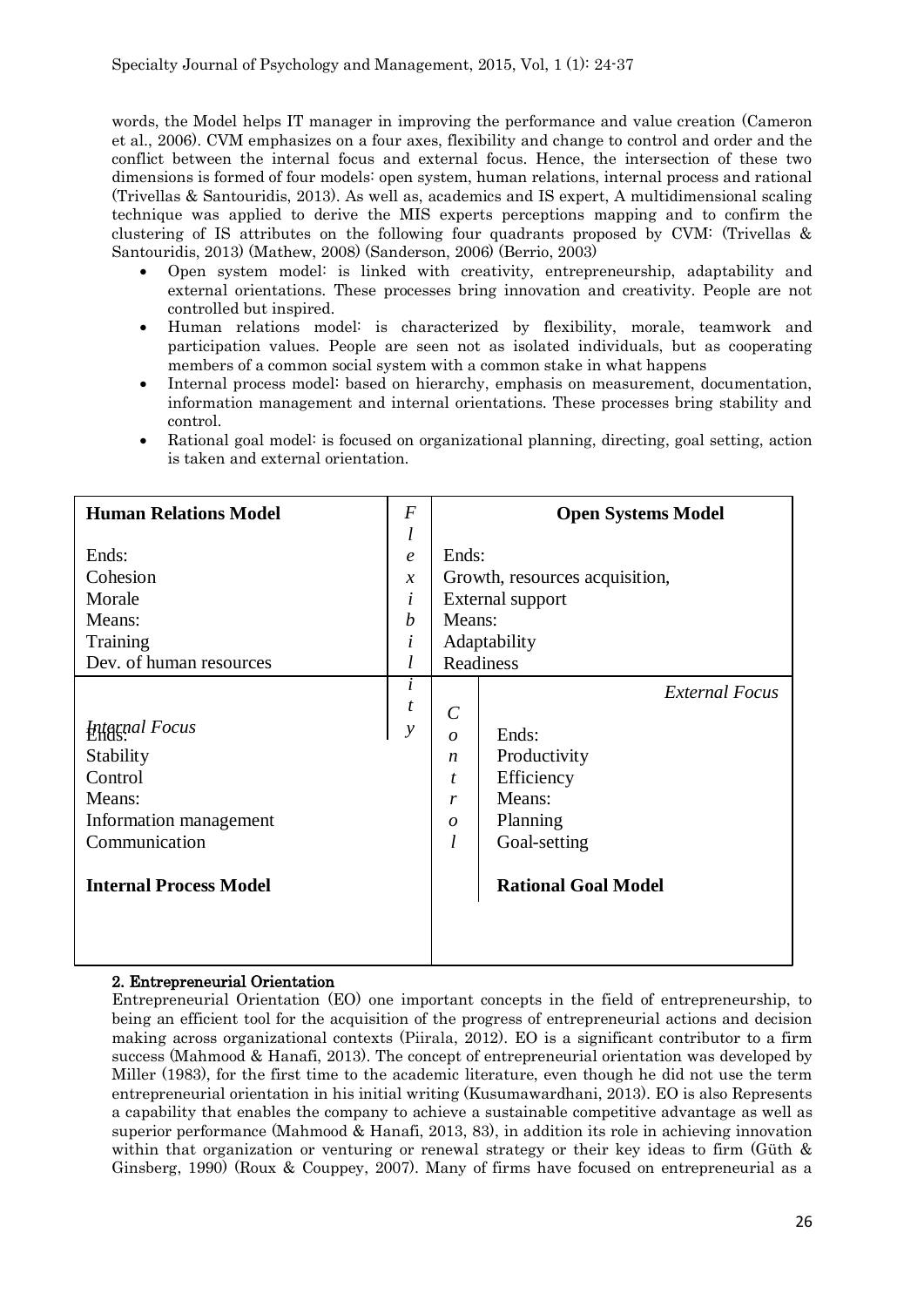result of the challenges of faced both by the entrepreneurs or managers in the environment which is characterized by complex and dynamic. (Yordanova, 2011)

Indeed, the firm ability to achieve additional wealth and increase Mortgaged its ability and the ability of superior skills individuals on the sensing and seize entrepreneurial opportunities (David, 1998). entrepreneurial scholars are concerned to answers to questions about entrepreneurship such as: (1) why, when, and how opportunities for the creation of goods and services come into existence. (2) why, when, and how some people and not others discover and exploit these opportunities. and (3) why, when, and how different modes of action are used to exploit entrepreneurial opportunities (Ireland et al., 2003). With greater attention being paid to entrepreneurial orientation, It can be said that there are views many on the entrepreneurial orientation, but in spite of its multiplicity, are shares of among them in many of the features or aspects as follows: (Wiklund & Shepherd, 2003) (Covin & Lumpkin, 2011) (BCom, 2012)

- 1. Thought, inclination and concerns of the firm about entrepreneurship.
- 2. entrepreneurial aspects in the field of decisions, methods and practices of the firm.
- 3. The new value in the firm.

The popular view among scholars is that the entrepreneurial orientation can measure the degree of entrepreneurship in organisation (Scheepers et al., 2007) (Bcom, 2012). Thus, Entrepreneurial orientation enables firms to take proactive and aggressive initiatives to gain the competitive scene in favor of their advantage (Avlonitis & Salavou, 2007) (Li et al., 2009). To measure Entrepreneurial Orientation, The dimensions measuring entrepreneurial orientation used in this study concur with those found in the literature and Which can be summarized and explained in detail in below: (Bruining & Wright, 2002) (Dess & Lumpkin, 2005) (Avlonitis & Salavou, 2007) (Roux & Couppey, 2007) (Li et al., 2009) (BCom, 2012) (B.Eng, 2012) (Soininen et al., 2012) (Nobrega, 2013) (Kusumawardhani, 2013) (Villaverde et al., 2013)

- Autonomy: Refers to employees empowerment to make decisions in their own work, and the performance of their tasks, as well as unconventional ways use in solving problems and therefore achieve the vision of the firm through the completion.
- Innovativeness: A willingness to introduce newness and novelty through experimentation and creative processes aimed at developing new products, services and processes.
- Risk-Taking: Decisions and strategic actions without certain knowledge of probable outcomes, and the willingness to substantial resource commitments in the process of venturing forward.
- Proactiveness: A forward-looking perspective characteristic that has the foresight to seize opportunities in anticipation of future demand.
- Competitive Aggressiveness: An intensity effort to outperform industry rivals. It is characterised by offensive posture or an aggressive response aimed at improving position or overcoming a threat from a competitor's actions.



Figure 2. The five variables of the entrepreneurial orientation (B.Eng, 2012)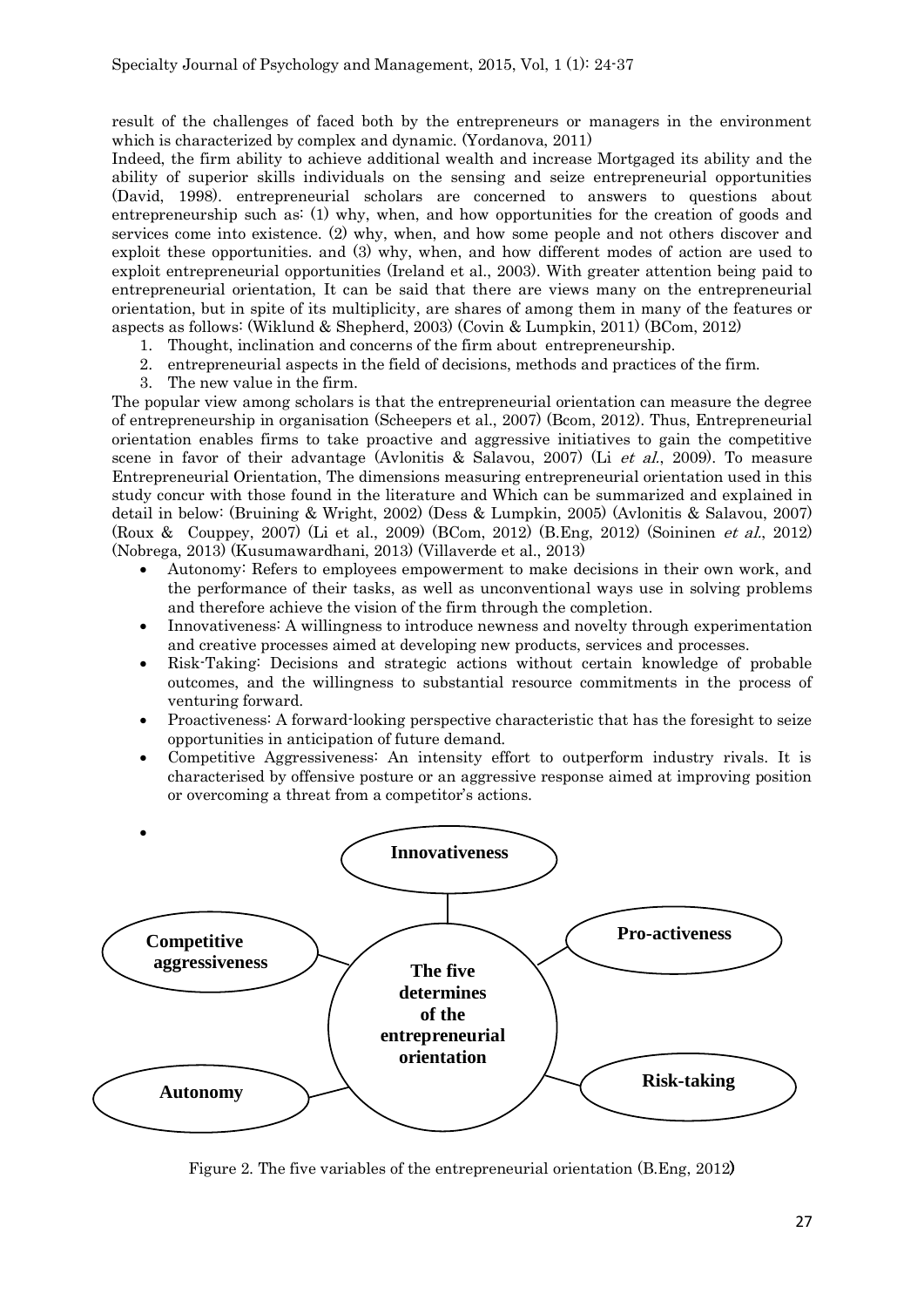#### 3. Methodology

#### 3.1. Questionnaire Design

The field research was based on a structured questionnaire. It was built by adapting existing scales in the managerial literature measuring information systems effectiveness and Entrepreneurial Orientation. Questionnaire Based on a comprehensive survey of the literature and interpretations utilized in this research, both researches developed a set of Questionnaire to be used in the survey. strategic information system effectiveness and entrepreneurial orientation, consistent with previous researches, were calculated according to five points of Likert scales, with anchors of 1= strongly disagree and 5= strongly agree. The survey, therefore, is composed of 9 parts including the previously mentioned variables (see apendex A). Therefore, adopted the results of several previous studies in this field IS. On the basis of a survey of those studies, the most consistent elements and commonly used have been selected in these studies. Study have been adopted, regarding the strategic information system effectiveness, four elements what came in (Trivellas & Santouridis, 2013, 171), (Mathew, 2008), (Sanderson, 2006), (Berrio, 2003). While study have been adopted, regarding entrepreneurial orientation, five elements what came in (Bruining & Wright, 2002) (Dess and Lumpkin, 2005) (Roux & Couppey, 2007) (Li et al., 2008) (BCom, 2012) (Kusumawardhani, 2013) (Villaverde et al., 2013).

#### 3.2. Data Collection

quantitative approach including the primary data collection and processed analytically. Moreover, it is used to find patterns and trends through numerically encoding data and the researcher is forming statistical results (Lean et al., 2009). Collected Data aimed at studying effectiveness of strategic information system and its relation with Entrepreneurial Orientation through direct surveys via mail to the decision makers in Iraq organisations under study. The number of these organisations is (3) in Ninava Governorate. The names of organisations, Asiacell, Zain and Kalimattelecom in sector of the communications, which witnesses a large development. Questionnaire have been distributed for those working in decisions make in each organisation. Thus, the total number of questionnaires distributed was 33 Questionnaires. The number of approved questionnaires was (31), representing (93.9%) of the total number of questionnaires distributed.

#### 3.3. Study Framework

The model has been suggested by the researcher to study the effect of SIS effectiveness on Entrepreneurial Orientation and was SIS effectiveness on the six sub-dimensions of Entrepreneurial Orientation the autonomy, innovativeness, risk-taking, proactiveness and competitive aggressiveness (see figure 3). According to the researcher experience, the impact of SIS effectiveness on entrepreneurial orientation and subdimensions has not been examined as yet and this paper aims to investigate this relationship. To test these effects, ten hypotheses have been formulated:

H1: SIS effectiveness significantly related to Entrepreneurial Orientation.

H2: SIS effectiveness significantly related to innovativeness.

H3: SIS effectiveness significantly related to risk-taking.

H4: SIS effectiveness significantly related to proactiveness.

H5: SIS effectiveness significantly related to competitive aggressiveness.

H6: SIS effectiveness significantly related to autonomy.

H7: Open system significantly related to Entrepreneurial Orientation.

H8: Human relations significantly related to Entrepreneurial Orientation..

H9: Internal process significantly related to Entrepreneurial Orientation.

H10: Rational goal significantly related to Entrepreneurial Orientation.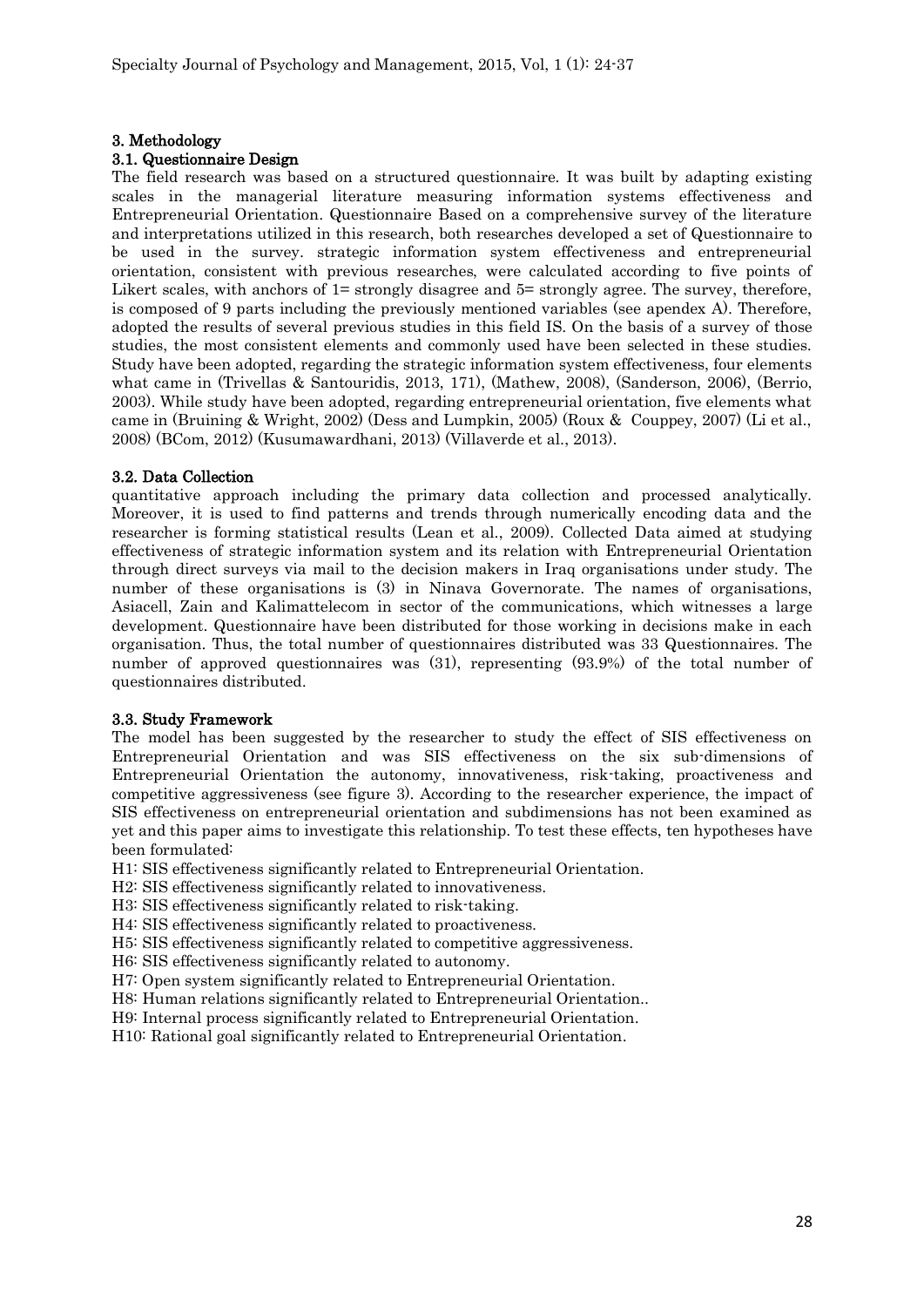

Figure 3. Proposed Study Framework

## 3.4. Reliability

Reliability was measured by using Cronbach alphas and was minimum standard of recommended of 0.60 (Baker et al., 2002) (Li et al., 2009). Variable of strategic information system effectiveness has got on the reliability of 0.89, while variable of Entrepreneurial Orientation has got on the reliability of 0.90.

## 4. Finding & Discussion

The first section of the questionnaire focused on demographic information of the respondents who participated in the study. The respondents were asked to indicate their Gender, Age and Education Level. The findings were analysed and reported as below: Table 1. Demographic Information of Respondents

| Item                 | N              | $\frac{0}{0}$ |
|----------------------|----------------|---------------|
| Gender:              |                |               |
| Male                 | 25             | 80.65         |
| Female               | 6              | 19.35         |
| Age (Years):         |                |               |
| Less than 30         | 3              | 9.68          |
| 31 to 40             | 8              | 25.81         |
| $41$ to $50$         | 19             | 61.29         |
| 51 above             |                | 3.22          |
| Education Level:     |                |               |
| High school or Lower | 1              | 3.22          |
| Diploma              | $\overline{2}$ | 6.45          |
| First degree         | 20             | 64.52         |
| Master degree        | 8              | 25.81         |

Table 1. shows that most of the respondents were male with 80.65%, while the other of the respondents was female the percentage of 19.35%. Further, that majority of the respondents were in the age of 41-50 years old with 61.29 percent, respondents that have age between 31-40 years old is 25.81 percent, followed by less than 30 years old with 9.68 percent, and 51 years old and above with 3.22 percent from the total respondents. While exhibits the findings about the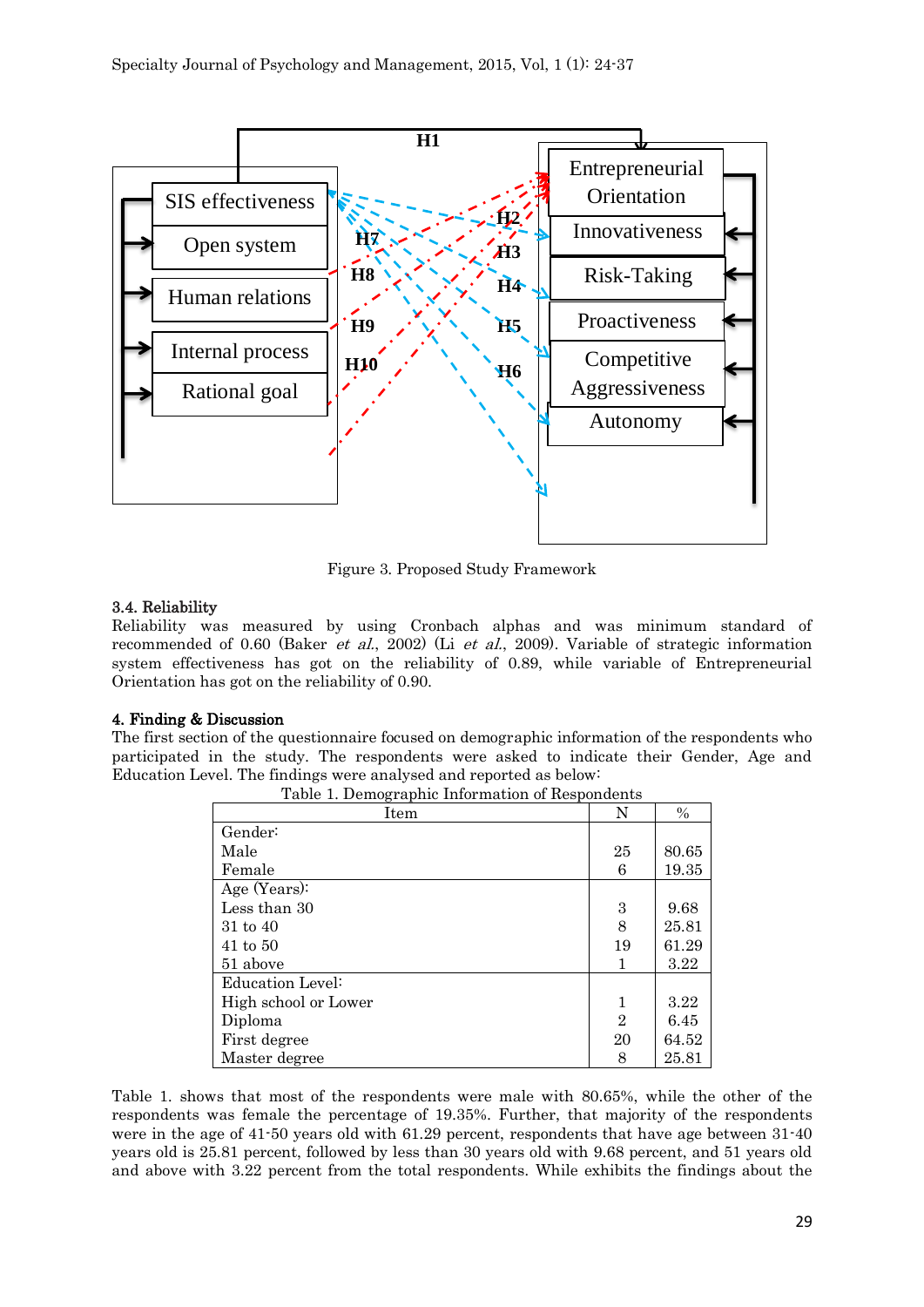Education Level. It was found that shows 64.52 percent of respondents have Education Level for First degree. Then, 25.81 percent of respondents for Master degree. Next, the Education Level for Diploma is 6.45 percent followed by 3.22 percent High school or Lower. This is evidence on the maturity of the study sample.

Further, Based on descriptive analysis, mean and standard deviation were calculated as stated in Table 2. Respondents have a positive opinion towards SIS effectiveness, Open system, Human relations, Internal process and Rational goal show more than average, at 3 and above. Also, dependent variables, show more than average, at 3 and above (looking table 2). Further, the standard deviation for all variables showed 1 and less than 1, indicated that there was less variation among respondents opinion to each variable.

| Table 2. Descriptive Analysis |      |      |  |  |  |  |
|-------------------------------|------|------|--|--|--|--|
| Item                          | Mean | S.D. |  |  |  |  |
| Open system                   | 3.62 | 0.88 |  |  |  |  |
| Human relations               | 3    | 0.96 |  |  |  |  |
| Internal process              | З    | 0.96 |  |  |  |  |
| Rational goal                 | 3.43 | 0.99 |  |  |  |  |
| Innovativeness                | 3.94 |      |  |  |  |  |
| Risk-taking                   | 3.99 | 0.93 |  |  |  |  |
| Proactiveness                 | 3.61 | 1.01 |  |  |  |  |
| Competitive aggressiveness    | 3.53 | 1.05 |  |  |  |  |
| Autonomy                      | 3.07 | 0.97 |  |  |  |  |

Further, Pearson correlation analysis was conducted to examine all the bivariate relationships among the variables as in Table 3. Statistical evidence show that significant correlations exist between SIS effectiveness with entrepreneurial orientation and subdimensions; also show that significant correlations exist between SIS effectiveness and subdimensions with entrepreneurial orientation. This can be concluded that independent variable (SIS Effectivence), has a high positive correlation with dependent variable (Entrepreneurial Orientation). Thus, the Information supplied through a strategic information system of a strategic nature supports entrepreneurial orientation to firm and achieve are competitive orientation.

| Table 3. Correlation Analysis |  |
|-------------------------------|--|

|                | Entrepreneurial Orientation | The value of the<br>correlation<br>coefficient |                  |              |
|----------------|-----------------------------|------------------------------------------------|------------------|--------------|
| R              | Level                       | Variables                                      | Indicators       |              |
| 1              | Overall                     | Entrepreneurial<br>Orientation                 | X18-X37          | $(0.752)$ ** |
| $\overline{2}$ | Partial                     | Innovativeness                                 | X18-X21          | $(0.559)**$  |
|                |                             | X22-X25<br>Risk-taking                         |                  | $(0.439)*$   |
|                |                             | Proactiveness<br>X26-X29                       |                  | $(0.713)$ ** |
|                |                             | X30-X33<br>Competitive                         |                  | $(0.468)$ ** |
|                |                             | aggressiveness                                 |                  |              |
|                |                             | Autonomy                                       | X34-X37          | $(0.623)$ ** |
|                |                             | Entrepreneurial Orientation                    | The value of the |              |
|                | SIS effectiveness           |                                                |                  | correlation  |
|                |                             |                                                | coefficient      |              |
| 3              | Partial                     | Open system                                    | $X1 - X4$        | $(0.406)*$   |
|                |                             | Human relations                                | X5-X8            | $(0.581)$ ** |
|                |                             | Internal process                               | X9-X12           | $(0.591)$ ** |
|                |                             | Rational goal                                  | X13-X17          | $(0.759)$ ** |

\*\* Correlation is significant at the 0.01 level (2-tailed)

\* Correlation is significant at the 0.05 level (2-tailed)

Reveal of the data table 4. the availability of correlation and positive significant between the independent variable (SIS effectiveness) and dependent variable (Entrepreneurial Orientation), so if they studied in the framework of any of the levels. At the macro level, the overall are variable indicators sis effectiveness in relation to their correlation with variable indicators of dependent, The value of the correlation coefficient (0.752\*\*) at the level of significance 0.01. The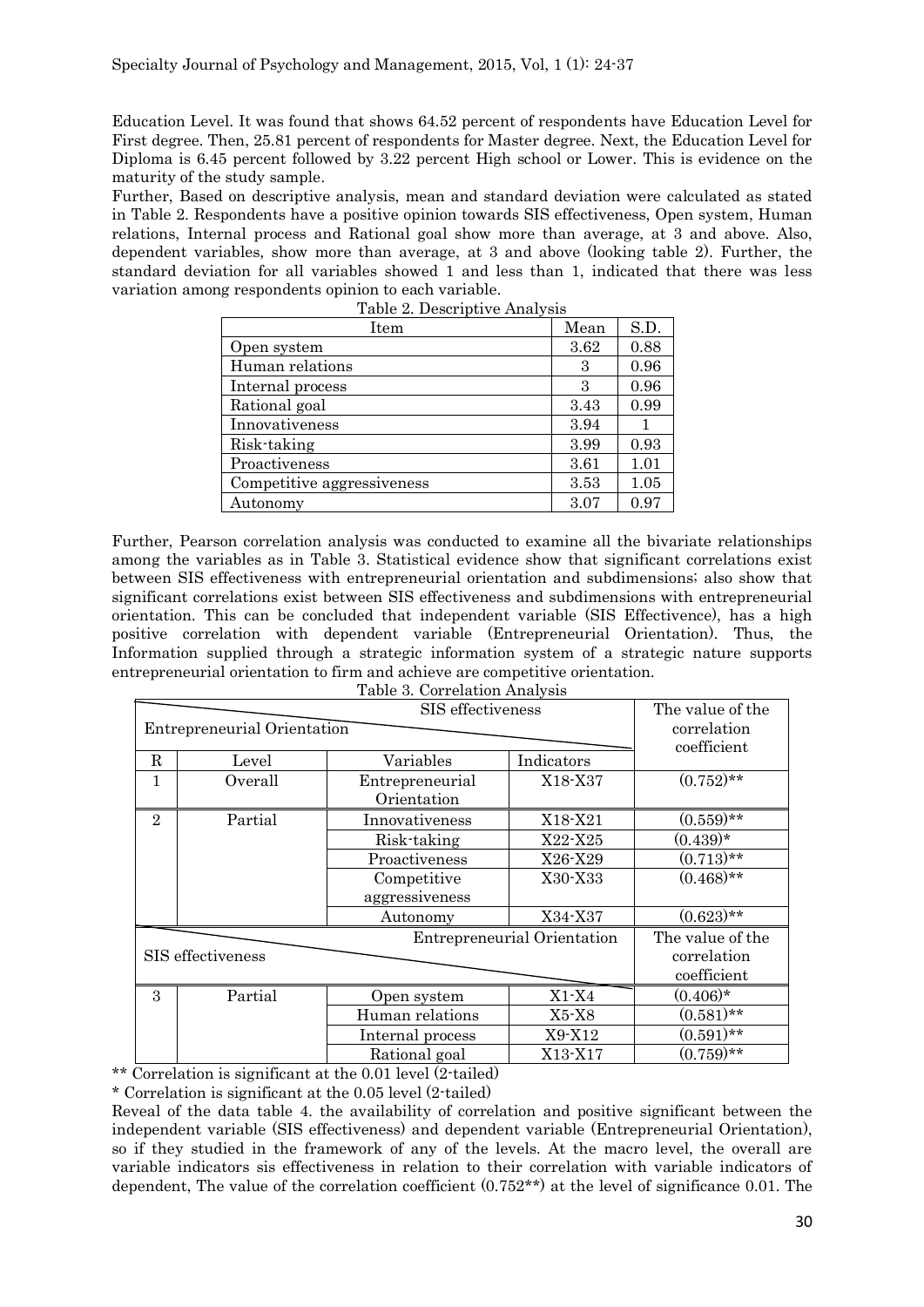values were at the micro level, at the same levels of significant and the level of significance 0.05 to  $(0.559**)$  are innovativeness,  $(0.430*)$  risk-taking,  $(0.713**)$  proactiveness,  $(0.468**)$ competitive aggressiveness and (0.623\*\*) autonomy. which helps arrangement these dimensions according to the strength of correlation as the following: proactiveness, autonomy, innovativeness, competitive aggressiveness and risk-taking.

Further, the availability of correlation and positive significant between subdimensions of the independent variable and dependent variable (Entrepreneurial Orientation) (see table 3). Accordingly these dimensions can be arranged depending on the strength of correlation to Rational goal, Internal process, Human relations and Open system.

Further, regression analysis was conducted between variables. Table 4. shows a significant relationship between the independent variable and the dependent variable.

|                                            |                    |                             |                    | Table 4. Regression Analysis |                   |       |            |              |
|--------------------------------------------|--------------------|-----------------------------|--------------------|------------------------------|-------------------|-------|------------|--------------|
| Independent variable<br>dependent variable |                    |                             |                    |                              | SIS effectiveness |       |            |              |
| Variables                                  | Indicators         | R Square                    | DF                 |                              | $\overline{F}$    | Beta  |            | T            |
|                                            |                    |                             |                    | Calculated                   | Distribution      |       | Calculated | Distribution |
| Entrepreneurial<br>Orientation             | X18-X37            | 0.556                       | $\mathbf 1$<br>29  | 37.752                       | 7.563             | 0.752 | 6.144      | 2.756        |
| Innovativeness                             | X18-X21            | 0.312                       | $\mathbf{1}$<br>29 | 13.159                       | 7.563             | 0.559 | 3.628      | 2.756        |
| Risk-taking                                | X22-X25            | 0.192                       | $\mathbf 1$<br>29  | 6.912                        | 4.171             | 0.439 | 2.629      | 2.045        |
| Proactiveness                              | X26-X29            | 0.508                       | $\mathbf 1$<br>29  | 29.915                       | 7.563             | 0.713 | 5.469      | 2.756        |
| Competitive<br>aggressiveness              | X30-X33            | 0.219                       | $\mathbf{1}$<br>29 | 8.112                        | 7.563             | 0.468 | 2.848      | 2.756        |
| Autonomy                                   | X34-X37            | 0.388                       | 1<br>$\bf 29$      | 18.413                       | 7.563             | 0.623 | 4.291      | 2.756        |
| Independent variable-                      | dependent variable | Entrepreneurial Orientation |                    |                              |                   |       |            |              |
| Open system                                | $X1 - X4$          | $0.165\,$                   | $\mathbf{1}$<br>29 | 5.734                        | 4.171             | 0.406 | 2.395      | 2.045        |
| Human<br>relations                         | $X5-X8$            | 0.338                       | 1<br>29            | 14.803                       | 7.563             | 0.581 | 3.847      | 2.756        |
| Internal process                           | X9-X12             | 0.350                       | $\mathbf 1$<br>29  | 15.585                       | 7.563             | 0.591 | 3.948      | 2.756        |
| Rational goal                              | X13-X17            | 0.576                       | $\mathbf 1$<br>29  | 39.332                       | 7.563             | 0.759 | 6.271      | 2.756        |

The values of Regression Analysis reveal that the SIS effectiveness dimension is significantly and positively effect with Entrepreneurial Orientation, This evidence the values of each of (F, Beta and T: see table. 4). shows that the SIS effectiveness of the most effect in subdimensions is Proactiveness, Autonomy and Innovativeness, (see table. 4). Further, The values of regression analysis reveal that subdimensions of the SIS effectiveness is significantly and positively effect with Entrepreneurial Orientation, Evidenced by the values of each of (F, Beta and T: see table. 4). After evaluating the results, it can be concluded that the relationships between independent variables (SIS Effectiveness) and dependent variables (Entrepreneurial Orientation) was positive (see figure. 4). Finally, overall findings are summarized as below: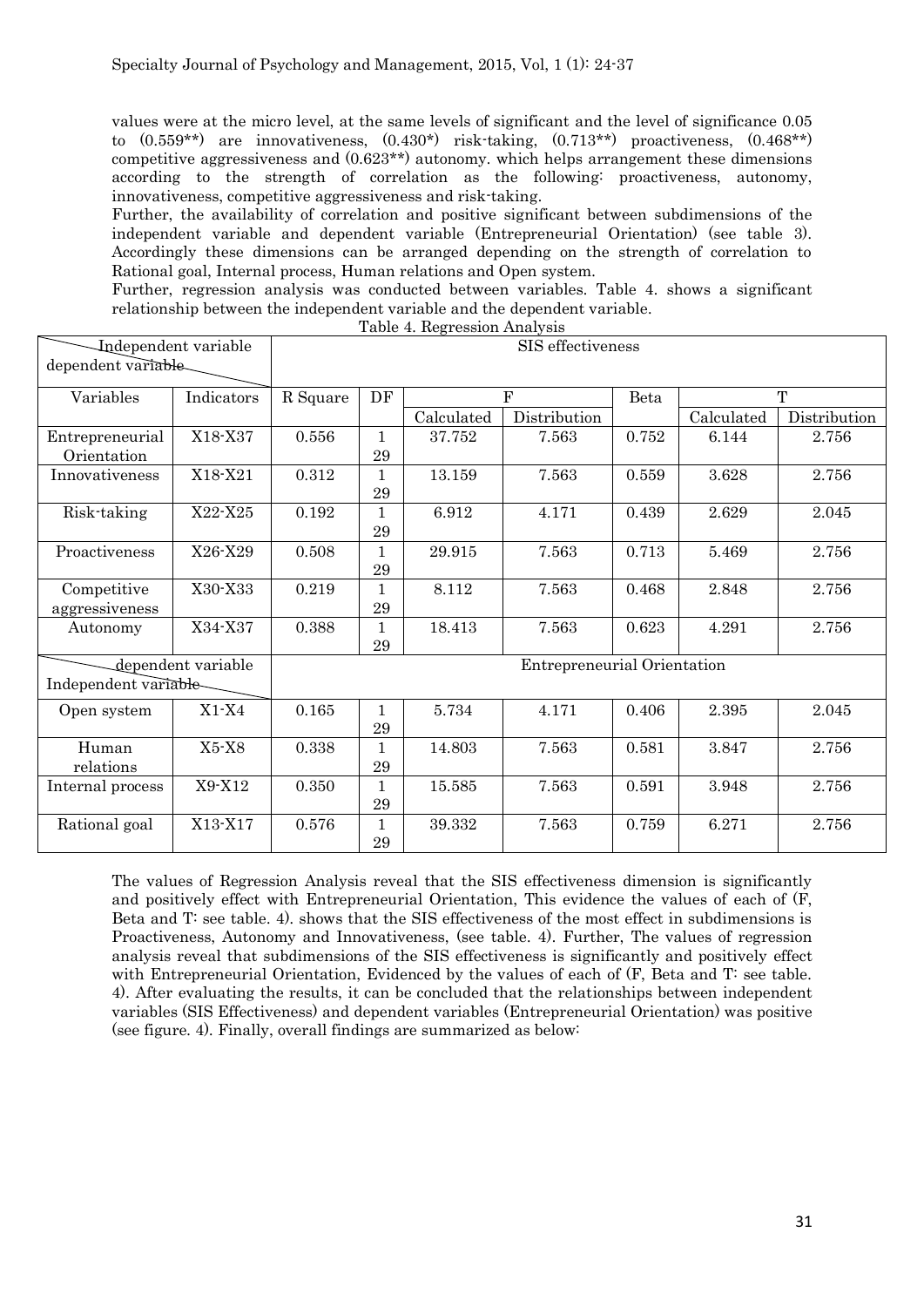| H1             | SIS.<br>significantly related to Entrepreneurial<br>effectiveness        | Accept |  |  |  |  |  |  |  |
|----------------|--------------------------------------------------------------------------|--------|--|--|--|--|--|--|--|
|                | Orientation                                                              |        |  |  |  |  |  |  |  |
| H2             | SIS effectiveness significantly related to innovativeness                | Accept |  |  |  |  |  |  |  |
| H3             | SIS effectiveness significantly related to risk-taking                   | Accept |  |  |  |  |  |  |  |
| H <sub>4</sub> | SIS effectiveness significantly related to proactiveness                 | Accept |  |  |  |  |  |  |  |
| H <sub>5</sub> | SIS effectiveness significantly related to competitive aggressiveness    | Accept |  |  |  |  |  |  |  |
| H <sub>6</sub> | SIS effectiveness significantly related to autonomy                      | Accept |  |  |  |  |  |  |  |
| H7             | Open system significantly related to Entrepreneurial Orientation.        | Accept |  |  |  |  |  |  |  |
| H <sub>8</sub> | relations significantly related to Entrepreneurial<br>Human              | Accept |  |  |  |  |  |  |  |
|                | Orientation.                                                             |        |  |  |  |  |  |  |  |
| H <sub>9</sub> | significantly<br>related<br>Entrepreneurial<br>Internal<br>to<br>process | Accept |  |  |  |  |  |  |  |
|                | Orientation.                                                             |        |  |  |  |  |  |  |  |
| H10            | Rational goal significantly related to Entrepreneurial Orientation.      | Accept |  |  |  |  |  |  |  |

Table 5. Findings summarized of the Study Hypotheses

As outlined in table 5., the main model estimations revealed hypotheses were significant. Hence, all hypothesis were supported and accept.



Figure. 4: Results from Testing the Study Model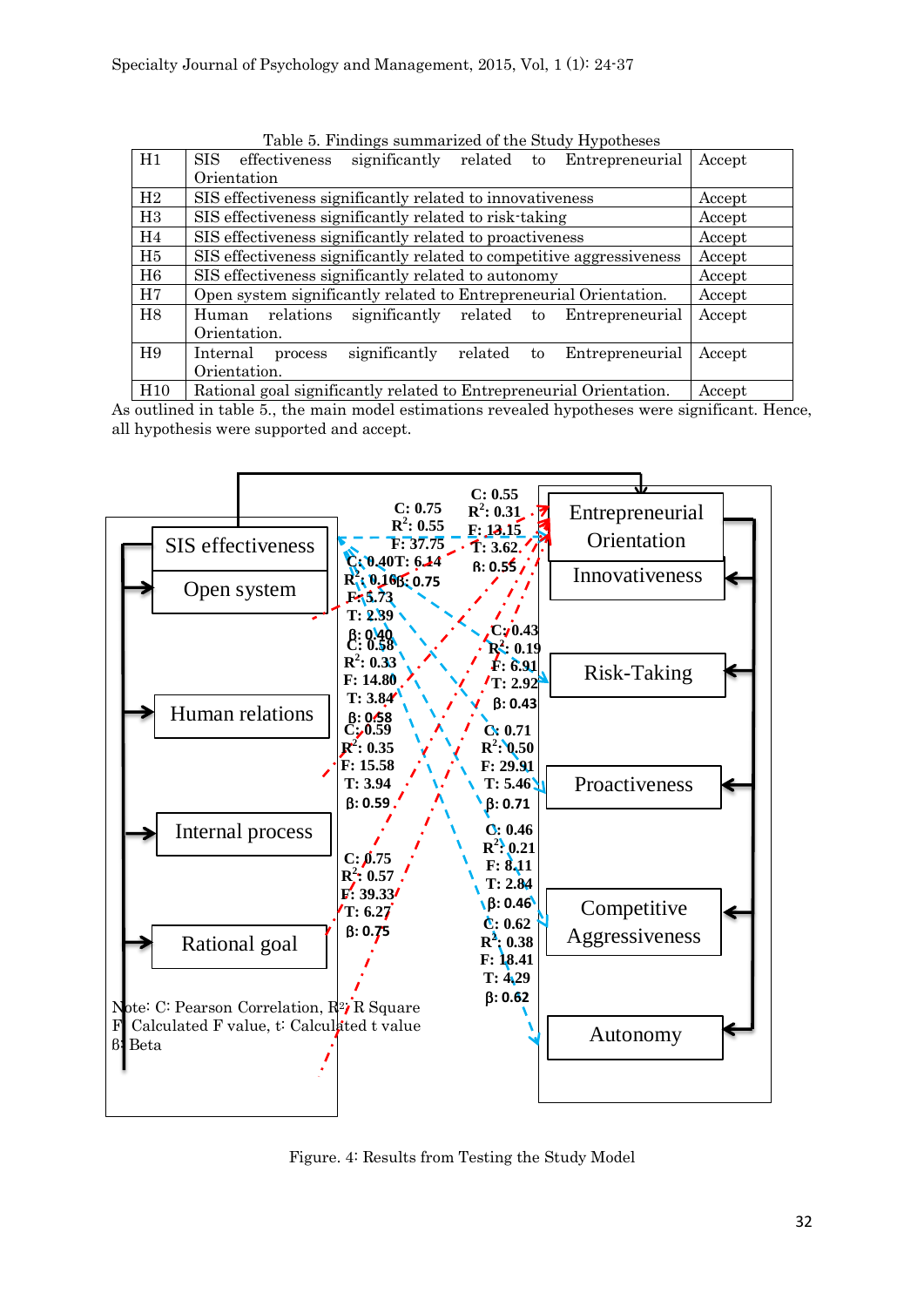## 5. Conclusion

The current study aims to advance our knowledge in the field of information systems and entrepreneurial orientation by revealing the relationship between study dimensions, across examining the relationship between SIS effectiveness and Subdimensions with entrepreneurial orientation and subdimensions for sample of telecom the firms in Mosul City. The main contribution from firms study to identification on the cause and effect relation by testing of hypothesis. Hence, all hypotheses of the proposed relationships in the study model were confirmed, thus, the findings of the present study are consistent with the proposed theoretical foundation and despite that, the should be on firms looked at more carefully to hypotheses H3, H5 and H7. As the results showed that entrepreneurial orientation enables firms to achieve competitive orientation and competitive advantage Sustainability through competitive information provided by the strategic information system. It was suggested the following recommendations for firms: IT department of the firms should now work towards integrating the system with others systems to order be the information more consistent with the decisions makers, as well as, is suggested to give training to the managers of the firm about effectiveness of SIS and its use in the decisions making process. Lastly this study an interesting can formulate new research questions for future research, or conducting them in new firms and new sectors.

## References

- 1. Avlonitis, George J. & Salavou, Helen E., (2007), "Entrepreneurial orientation of SMEs, product innovativeness, and performance", Journal of Business Research 60, 566–575.
- 2. AlHendawi, Kamal & Baharudin, Ahmad, (2013), "Evaluating the Effectiveness of Web-based Management Information System from the Perception of Educationalists: An Exploratory Study", Information Teclnology Journal12 (6), 1068-1078.
- 3. Bajjaly, Stephen T., (1998), "Strategic Information Systems Planning in the Public Sector", University of South Carolina, The American Review of Public Administration, Vol. 28, No. 1, 75-85.
- 4. Bruining, Hans & Wright, Mike, (2002), "Entrepreneurial Orientation In Management Buy-Outs And The Contribution Of Venture Capital", ERIM Report Series reference number.
- 5. Baker, J., Parasuraman, A., Grewal, D., & Voss, G. B., (2002), "The influence of multiple store environment cues on perceived merchandise value and patronage intentions", Journal of Marketing, 66(2), 120−141.
- 6. Berrio, A. A. (2003). An organizational culture assessment using the Competing Values Framework: A profile of Ohio State University Extension, [http://www.joe.org/joe/2003april/a3.shtml.](http://www.joe.org/joe/2003april/a3.shtml)
- 7. Bhatia, [akshaya,](http://it.toolbox.com/people/aksbh) (2007), "Strategic Information System", [http://it.toolbox.com.](http://it.toolbox.com/)
- 8. Bechor, T., Neumann, S., Zviran, M., & Glezer, C. (2010). A contingency model for estimating success of strategic information systems planning. Information and Management 47, 17-29.
- 9. BCom, M.D. Botha, (2012), "An assessment of entrepreneurial orientation in corporate training divisions of selected South African banks", Masters Thesis, the North-West University.
- 10. B.Eng, FP Dafel Pr.Eng, (2012), " An assessment of entrepreneurial orientation in an agri-business", Masters Thesis, The Potchefstroom Campus of the North-West University.
- 11. Cyrus, Angela W., (1991), "Measuring the effectiveness of information systems", Master's Thesis, Naval Postgraduate School, California.
- 12. Cooper, R. (1994), "The inertial impact of culture on IT implementation", Inform. Manage, vol. 27, 17-31.
- 13. Callon, J. D., (1996), "Competitive Advantage through Information Technology", New York, McGraw Hill, USA.
- 14. Cameron, K. S., Quinn, R. E., DeGraff, J., & Thakor, A. V., (2006), "Competing values leadership: Creating value in organizations", Edward Elgar, London.
- 15. Covin, Jeffrey G. & Lumpkin, G.T., (2011), "Entrepreneurial orientation theory and research: Reflections on a needed construct", Entrepreneurship Theory and Practice, 35(5), 855-872.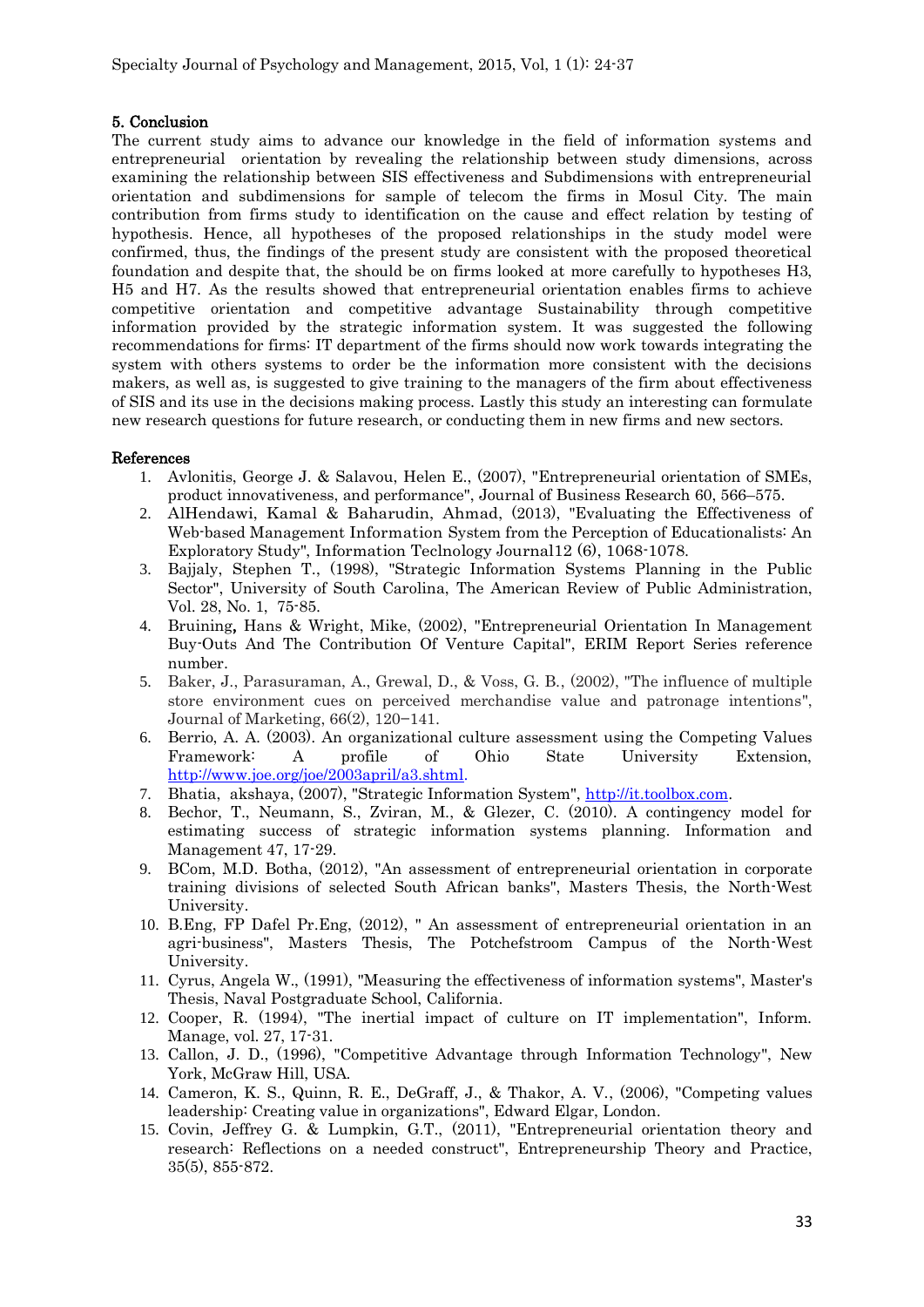- 16. David J., Teece, (1998), "Capturing value from knowledge assets: The new economy, markets for know-how, and intangible assets", California Management Review, 40(3), 55– 79.
- 17. Dess, G. G. & Lumpkin, G. T., (2005). "The Role of Entrepreneurial Orientation in Stimulating Effective Corporate Entrepreneurship." Academy of Management Executive 19(1): 147-156.
- 18. Diez, Esther & McIntosh, Brian S., (2009), "A review of the factors which influence the use and usefulness of information systems", Environmental Modelling & Software, Vol.24, No. 5, 588-602.
- 19. Güth, W. and Ginsberg, A., 1990, "'Guest editor's introduction: Corporate Entrepreneurship", Strategic Management Journal, 11, 5-15.
- 20. Hemmatfar, Mahmood., Salehi, Mahdi & Bayat, Marziyeh, (2010), "Competitive Advantages and Strategic Information Systems", International Journal of Business and Management Vol. 5, No. 7. 158-169.
- 21. Ireland, R. D., Hitt, M. A., & Sirmon, D. G. (2003). A model of strategic entrepreneurship: The construct and its dimensions. Journal of Management, 29(6), 963−989.
- 22. Issa-Salwe, Abdisalam., Ahmed, Munir., Aloufi, Khalid & Kabir, Muhammad, (2010), "Strategic Information Systems Alignment: Alignment of IS/IT with Business Strategy", Journal of Information Processing Systems, Vol.6, No.1, 121-128.
- 23. Kusumawardhani, Amie, (2013), "The role of entrepreneurial orientation in firm performance: a study of Indonesian SMEs in the furniture industry in Central Java", Doctor thesis, University of Wollongong.
- 24. Lean, Ooh Kim, Zailani, Suhaiza, Ramayah, . & Fernando, Yudi, (2009), "Factors influencing intention to use e-government services among citizens in Malaysia", International Journal of Information Management 29, 458–475.
- 25. Li, Y.H., Huang, J.W. & Tsai, M.T., (2009), "Entrepreneurial orientation and firm performance: The role of knowledge creation process", Industrial Marketing Management, [\(38\)4,](http://www.sciencedirect.com.tiger.sempertool.dk/science/journal/00198501/38/4) 440–449.
- 26. Mathew, Jossy, (2008), "A Three Perspective Analysis of The Relationship Between Organizational Culture and Effectiveness", Doctor Thesis, Cardiff University.
- 27. Mahmood, Rosli & Hanafi, Norshafizah, (2013), "Entrepreneurial Orientation and Business Performance of Women-Owned Small and Medium Enterprises in Malaysia: Competitive Advantage as a Mediator", International Journal of Business and Social Science Vol. 4 No. 1, 82-90.
- 28. Naranjo-Gil, David, (2009), "Management information systems and strategic performances: The role of top team composition," Int. J. Inform Manage, vol. 29, 104–110.
- 29. Nobrega, Clarice de, (2013), "An assessment of the entrepreneurial orientation of pharmacists in Gauteng", MBA Thesis, North-West University, Potchefstroom Campus.
- 30. Nayak, Gautham, (2012), "Management Information System for Effective and Efficient Decision Making: A Case Study", II MBA Student, National Institute of Technology Karnataka, Surathkal.
- 31. Neumann, S. (1994), "Strategic Information Systems—Competition through Information Technologies", New York, Macmillan.
- 32. Pollack, Thomas A., (2010), "Strategic Information Systems Planning", ASCUE Proceedings. 47-58.
- 33. Piirala, Päivi, (2012), "The impact of entrepreneurial orientation on firm performance: a comparative study of Finnish and German SMEs", Master thesis, Aalto University.
- 34. Roux, Ysaline & Couppey, Matthieu, (2007), " Investigating the relationship between Entrepreneurial and Market Orientations within French SMEs and linking it to Performance", Master Thesis, Umeå University.
- 35. Sanderson, Don, (2006), "using a Competing Values Framework to Examine university Culture", Master Thesis, Queensland University of technology.
- 36. Scheepers, M.J., Hough, J. & Bloom, J.Z., (2007), "Entrepreneurial intensity: A comparative analysis of established companies in South Africa", South African Journal of Economic and Management Sciences, 10(2), 238-255.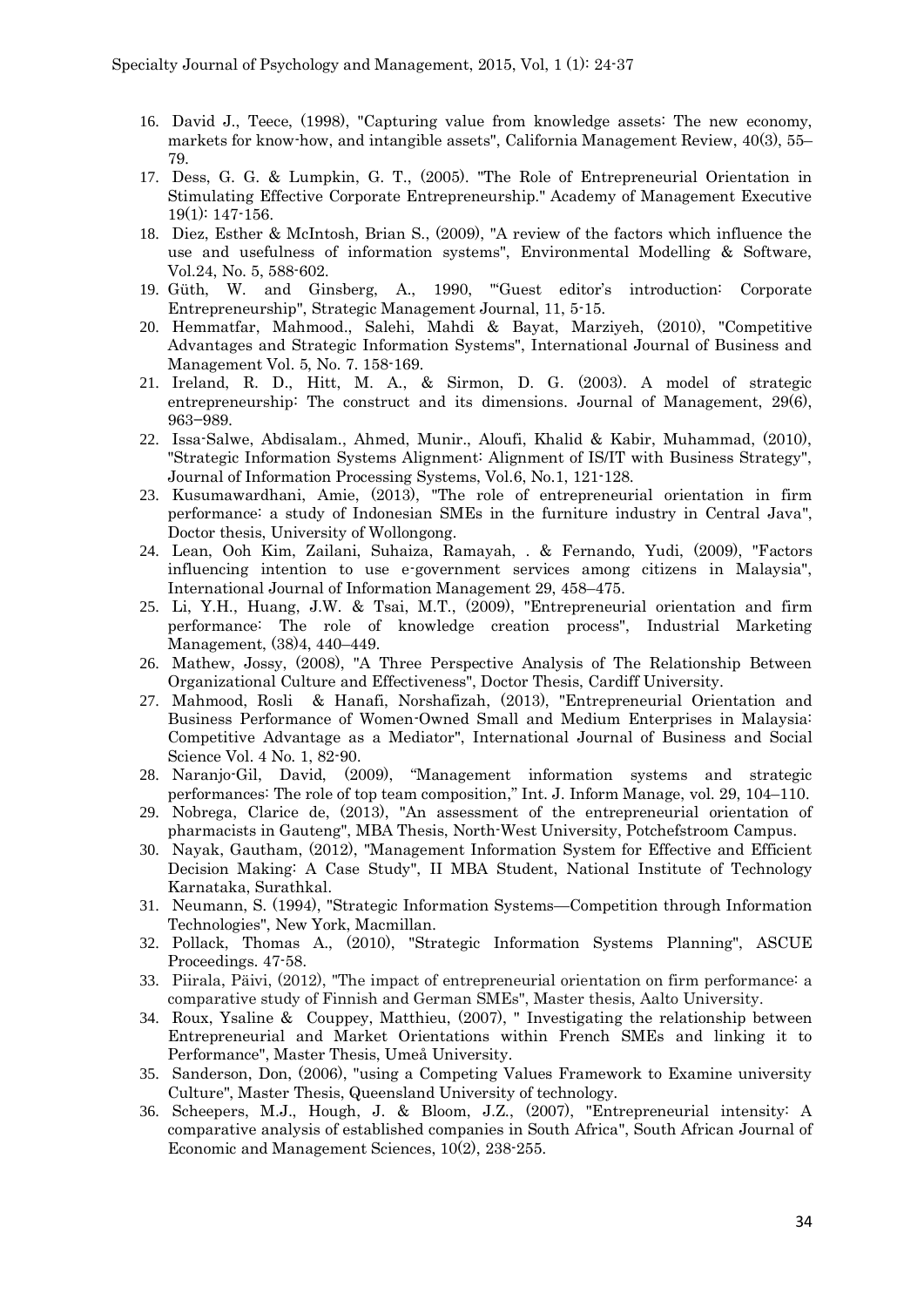- 37. [Soininen, J.,](http://libhub.sempertool.dk.tiger.sempertool.dk/libhub?func=search&query=au:%22Soininen,%20J.%22&language=en) [Martikainen, M.,](http://libhub.sempertool.dk.tiger.sempertool.dk/libhub?func=search&query=au:%22Martikainen,%20M.%22&language=en) [Puumalainen, K.](http://libhub.sempertool.dk.tiger.sempertool.dk/libhub?func=search&query=au:%22Puumalainen,%20K.%22&language=en) & [Kylaheiko, K.,](http://libhub.sempertool.dk.tiger.sempertool.dk/libhub?func=search&query=au:%22Kylaheiko,%20K.%22&language=en) (2012), " Entrepreneurial orientation: Growth and profitability of Finnish small- and mediumsized enterprises", International Journal of Production Economics, 140(2), 614-621.
- 38. Trivellas, P., Reklitis, P. & Santouridis, I., (2006), "Culture and MIS effectiveness Patterns in a Quality Context: A case study in Greece", Int. J. Know. Culture and Change Manag., vol. 6, no. 3, 129-144.
- 39. Trivellas, P.G. & Santouridis, I., (2013), "The Impact of Management Information Systems' Effectiveness on Task Productivity the Case of the Greek Banking Sector", International Journal of Computer Theory and Engineering, Vol. 5, No. 1, 170-173.
- 40. Villaverde, Ruiz-Ortega & Canales, (2013), "Entrepreneurial orientation and the threat of imitation: the influence of upstream and downstream capabilities", European Management Journal, 1-32.
- 41. Wiklund, J., & Shepherd, D. (2003). Knowledge-based resources, entrepreneurial orientation, and the performance of small and medium-sized businesses. Strategic, Management Journal, 24(13), 1307−1314.
- 42. Yordanova, Desislava Ivanova, (2011), "Entrepreneurial orientation in family and nonfamily firms: evidence from Bulgaria", International Journal of Economic Sciences and Applied Research 4 (1), 185-203.

## Appendix A. Questionnaires

#### Dear Sir/Madam:

I am writing an essay on "Analysis The Relationship Between Strategic Information System Effectiveness and Entrepreneurial Orientation For Firms". I should be most grateful if you could spare a few minutes of your precious time to answer the following questions. I would like to assure you that your responses will be treated in strict confidentiality.

#### Regard

| Demographic Information: |                                       |         |                    |              |  |
|--------------------------|---------------------------------------|---------|--------------------|--------------|--|
| Gender:                  | Male                                  |         |                    | Female       |  |
|                          | Age (Years): Less than $30$           | to $40$ | $1 \text{ to } 50$ | <b>lbove</b> |  |
|                          | Education Level: High school or Lower |         | iploma             | rst degree   |  |
| Master degree            |                                       |         |                    |              |  |

| The scale | Strongly<br>disagree | $\bm{\mathit{\cup}}$ isagree | $- -$<br>Unsure | Agree | Strongly agree |
|-----------|----------------------|------------------------------|-----------------|-------|----------------|
| Weight    |                      |                              |                 |       |                |

| R              | Questions                                                                                                        |   | 2              | 3 |   |    |
|----------------|------------------------------------------------------------------------------------------------------------------|---|----------------|---|---|----|
|                | <b>Strategic Information System Effectiveness</b>                                                                |   |                |   |   |    |
|                |                                                                                                                  |   |                |   |   |    |
|                | Open system                                                                                                      |   |                |   |   |    |
| 1              | Provides strategic information system in my firm information to the<br>create of new products.                   |   | 2              | 3 |   | 5  |
| $\overline{2}$ | Provides strategic information system in my firm information to<br>Characterized of entrepreneurship.            | 1 | $\overline{2}$ | 3 | 4 | 5  |
| 3              | Provides strategic information system in my firm information to<br>Characterized of adaptability.                | 1 | $\overline{2}$ | 3 | 4 | 5  |
| 4              | Provides strategic information system in my firm information from<br>external environment.                       |   | 2              | 3 |   | 5  |
|                | Human relations                                                                                                  |   |                |   |   |    |
| 5              | Provides strategic information system in my firm information for<br>decision-makers.                             |   | 2              | 3 |   | 5  |
| 6              | Provides strategic information system in my firm<br>information<br>required for team work.                       | 1 | $\overline{2}$ | 3 |   | 5  |
| 7              | information<br>Provides strategic information system in my firm<br>required for members of the planning process. | 1 | $\overline{2}$ | 3 | 4 | 5. |
| 8              | Information provided by strategic information<br>system<br>being                                                 |   | 2              | 3 |   | 5. |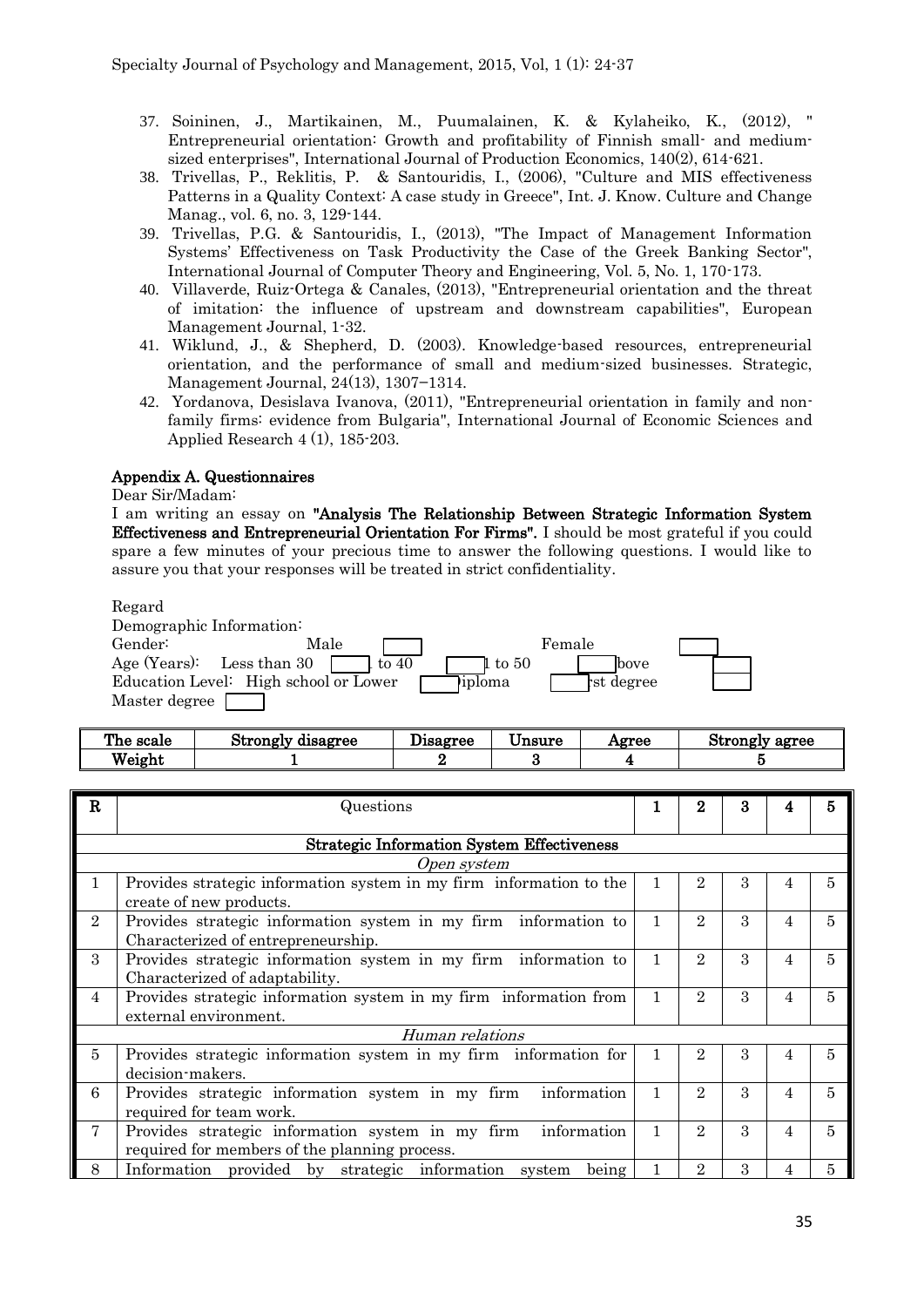|                  | transferred between individuals.                                                                                                             |              |                |                  |                |                |  |
|------------------|----------------------------------------------------------------------------------------------------------------------------------------------|--------------|----------------|------------------|----------------|----------------|--|
| Internal process |                                                                                                                                              |              |                |                  |                |                |  |
| $\boldsymbol{9}$ | Provides strategic information system in firms information on<br>strategic control processes.                                                | $\mathbf 1$  | $\overline{2}$ | 3                | 4              | $\overline{5}$ |  |
| 10               | Strategic information system provides information about the<br>workflow.                                                                     | $\mathbf{1}$ | $\overline{2}$ | 3                | $\overline{4}$ | $\overline{5}$ |  |
| 11               | Provides strategic information system for the management of<br>information materials Management.                                             | $\mathbf{1}$ | $\overline{2}$ | 3                | $\overline{4}$ | $\overline{5}$ |  |
| 12               | Strategic information system provides information on the Investment<br>Management.                                                           | 1            | $\sqrt{2}$     | 3                | $\overline{4}$ | 5              |  |
|                  | Rational goal                                                                                                                                |              |                |                  |                |                |  |
| 13               | Provides strategic information system in my firm<br>information<br>required for goals setting.                                               | $\mathbf{1}$ | $\overline{2}$ | 3                | $\overline{4}$ | $\overline{5}$ |  |
| 14               | Provides strategic information system in my firm the information<br>required to customer relationships management.                           | $\mathbf{1}$ | $\overline{2}$ | 3                | $\overline{4}$ | $\overline{5}$ |  |
| 15               | Provides strategic information system in my firm the information<br>required to supplier relationships management.                           | $\mathbf{1}$ | $\overline{2}$ | 3                | $\overline{4}$ | $\overline{5}$ |  |
| 16               | Strategic information system provides information that enables firms<br>to forecasting.                                                      | $\mathbf{1}$ | $\overline{2}$ | 3                | $\overline{4}$ | $\overline{5}$ |  |
| 17               | Provides strategic information system in my firm the information<br>required to conduct sensitivity analysis and simulations.                | $\mathbf{1}$ | $\overline{2}$ | $\overline{3}$   | $\overline{4}$ | $\overline{5}$ |  |
|                  | <b>Entrepreneurial Orientation</b>                                                                                                           |              |                |                  |                |                |  |
|                  | Innovativeness                                                                                                                               |              |                |                  |                |                |  |
| 18               | The top managers in my firm are favor a strong emphasis on R&D,<br>technological leadership, and innovations.                                | 1            | $\overline{2}$ | 3                | $\overline{4}$ | $\overline{5}$ |  |
| 19               | My firm seek to maximise value from opportunities without<br>constraint to existing models, structures or resources.                         | 1            | $\overline{2}$ | 3                | $\overline{4}$ | $\overline{5}$ |  |
| 20               | My firm places a strong emphasis on continuous improvement in<br>products/service delivery/processes.                                        | $\mathbf{1}$ | $\overline{2}$ | 3                | $\overline{4}$ | 5              |  |
| 21               | My firm there is a strong relationship between the number of new<br>ideas generated and the number of new ideas successfully<br>implemented. | $\mathbf{1}$ | $\overline{2}$ | 3                | $\overline{4}$ | $\overline{5}$ |  |
|                  | Risk-taking                                                                                                                                  |              |                |                  |                |                |  |
| 22               | My firm usually has a strong proclivity for high risk projects (with<br>chances of very high returns).                                       | $\mathbf{1}$ | $\overline{2}$ | 3                | $\overline{4}$ | $\overline{5}$ |  |
| 23               | Owing to the nature of the environment, bold, wide-ranging acts are<br>necessary to achieve the firm's objectives.                           | $\mathbf{1}$ | $\overline{2}$ | $\boldsymbol{3}$ | 4              | $\bf 5$        |  |
| 24               | My firm are often encouraged to take calculated risks concerning new<br>ideas.                                                               | $\mathbf{1}$ | $\overline{2}$ | 3                | $\overline{4}$ | $\overline{5}$ |  |
| 25               | The term "risk-taker" is considered a positive attribute for employees<br>in my firm.                                                        | $\mathbf{1}$ | $\overline{2}$ | $\boldsymbol{3}$ | $\overline{4}$ | $\bf 5$        |  |
|                  | Proactiveness                                                                                                                                |              |                |                  |                |                |  |
| 26               | We are very often the first business to introduce new products.                                                                              | 1            | 2              | 3                | 4              | 5              |  |
| 27               | My firm usually initiates actions which competitors then respond to<br>In dealing with competitors.                                          | $\mathbf{1}$ | $\overline{2}$ | 3                | $\overline{4}$ | 5              |  |
| ${\bf 28}$       | Changes in products have usually been radical as compared with<br>main competitors.                                                          | $\mathbf{1}$ | $\overline{2}$ | 3                | $\overline{4}$ | $\overline{5}$ |  |
| 29               | The top managers of my firm have a strong tendency to be ahead of<br>others in introducing novel ideas or products.                          | $\mathbf 1$  | $\overline{2}$ | $\boldsymbol{3}$ | $\overline{4}$ | 5              |  |
|                  | Competitive aggressiveness                                                                                                                   |              |                |                  |                |                |  |
| 30               | My firm usually adopts a very competitive "undo-the-competitors"<br>posture.                                                                 | $\mathbf{1}$ | $\overline{2}$ | 3                | 4              | $\bf 5$        |  |
| 31               | My firm is very aggressive and intensely competitive.                                                                                        | $\mathbf 1$  | $\sqrt{2}$     | 3                | 4              | $\bf 5$        |  |
| 32               | My firm effectively assumes an aggressive posture to combat<br>industry trends that may threaten our survival or competitive<br>position.    | $\mathbf{1}$ | $\overline{2}$ | 3                | $\overline{4}$ | $\overline{5}$ |  |
|                  |                                                                                                                                              |              |                |                  |                |                |  |